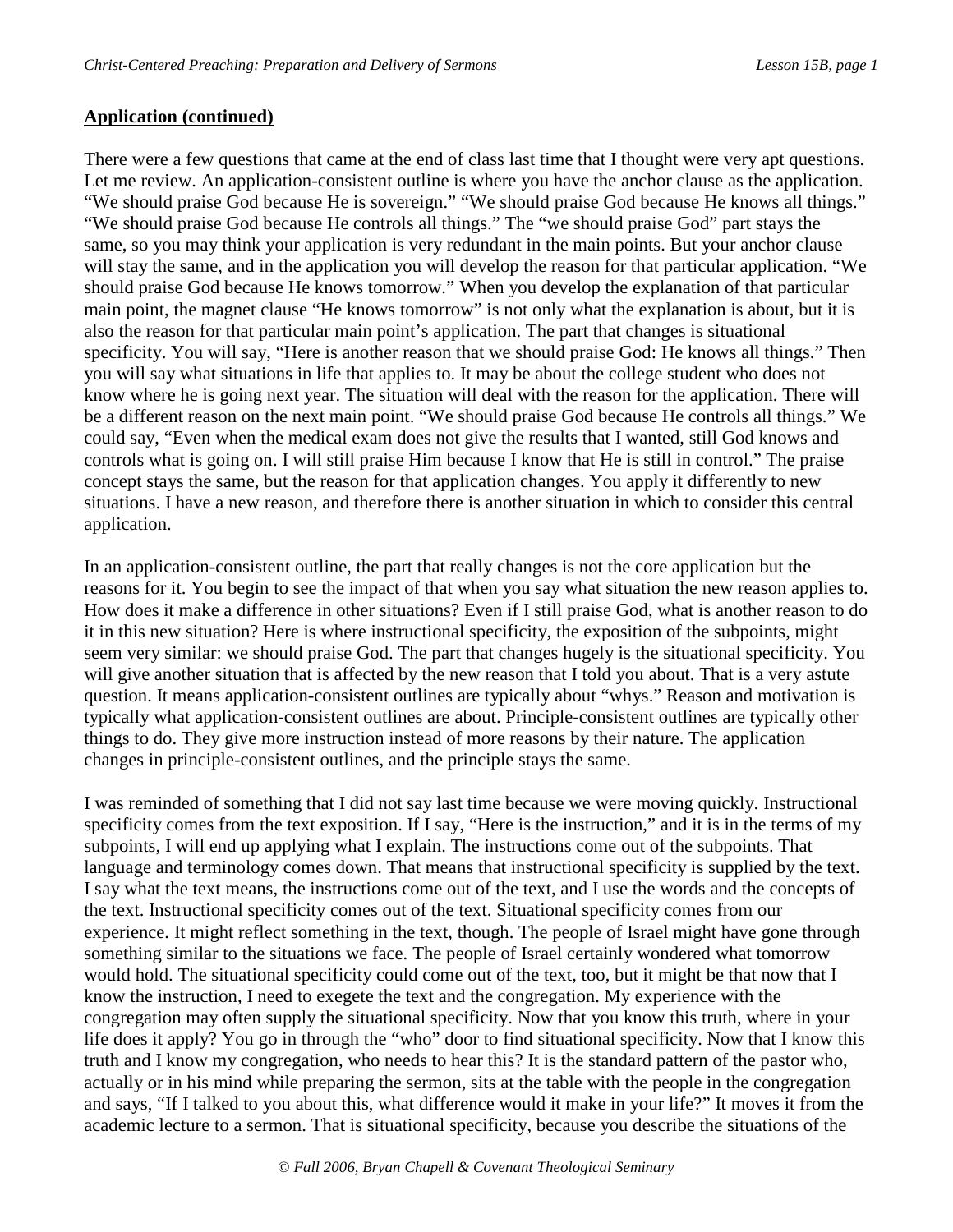people not the people themselves. What situations are they facing? I get to that place by asking, "Who needs to hear this?" It is the difference between the preacher who says abstract interesting things and the one who has the people at the end of the sermon asking, "How did you know what I was going through? Did you read my mail? How could you be speaking to me so clearly?" It is because it is not just preaching; it is pastoring at the same moment.

How can I help with what you are facing? My key thought, which I will repeat over and over again, is the most apt application comes when you take truth to struggle. Our tendency when we start preaching is to identify truths in the text and then start creating lists of behaviors. "You should do this. You should not do this. Go buy this book. Witness to your neighbor." We create this list of things to do, which before you preached the sermon you had not even thought of. We create a list because we feel like we have to do application. Instead we should go in through the "who" door and ask what people are struggling with. How can I help them today? How can I be a shepherd to God's people? What are they struggling with? I take the truth to the struggle. It will create a passion in you for preaching.

I remember when I was a senior in college and I told my best friend, who was a Jewish man, that I was going to go to seminary. He said, "Why would you do that? You do not like telling people what to do." In his mind a preacher was someone who told other people things to do. In my mind preaching was about helping people. I do not want you to lose that ethic. That is probably why most of you are taking this course. You have a sense that you can help people. The Word of God has something to help them. Application can be about saying, "I have truth now. Where are people struggling that I can help them and not just put more burdens of behavior on them?" Instead of saying, "Here is something else for you to do," we need to ask, "What are you struggling with, and what does the Word of God say will actually help?" Taking truth to struggle turns you from a lecturer to a pastor. It gives you a passion for your preaching and a joy in it. You will probably say that you love doing it because you can see how it helps people. It does not just burden them.

# Let us pray together.

*Heavenly Father, we ask for Your blessing on this day. Even as we have talked here a little bit, we are your undershepherds. We ask that we would be made more effective pastors for Your people even by the way that we are taught to preach. We think about how we sit in the pews so longing for the preacher to say something that will enable us to better face the struggles, hurts, and difficulties that we deal with in our lives. We want to do it ourselves in accordance with the Word of God. Father, if we are able to help people face their struggles to be helped and healed by Your Word, then that is the great privilege and pleasure of our lives. Give us just a taste of it even as we talk about some of these technical aspects of application. Help us to sense what a difference Your Word can make and how we can help others through it. We ask Your aid and blessing in Jesus' name. Amen.* 

As we think about the importance of application, we are at the point of talking about what makes application difficult. One way to think about this is one of the more revealing surveys that was done about a decade ago. It was known as the Murdock Report, which was a very refined survey of Christian leaders in the Pacific Northwest in the United States. These were 800 leaders who were teachers or supporters of major evangelical colleges and seminaries in the Pacific Northwest. Obviously these were very informed people, because they either work in or support major evangelical institutions. It was interesting when the businessmen were surveyed and they were asked the question, "Do you know how the Bible applies to your ordinary business life?" Ninety percent said they did not know. Ninety percent of these very informed, highly involved Christian leaders said they did not know how the Bible applied to their ordinary business life. I want you to think of your position as a preacher talking to such people.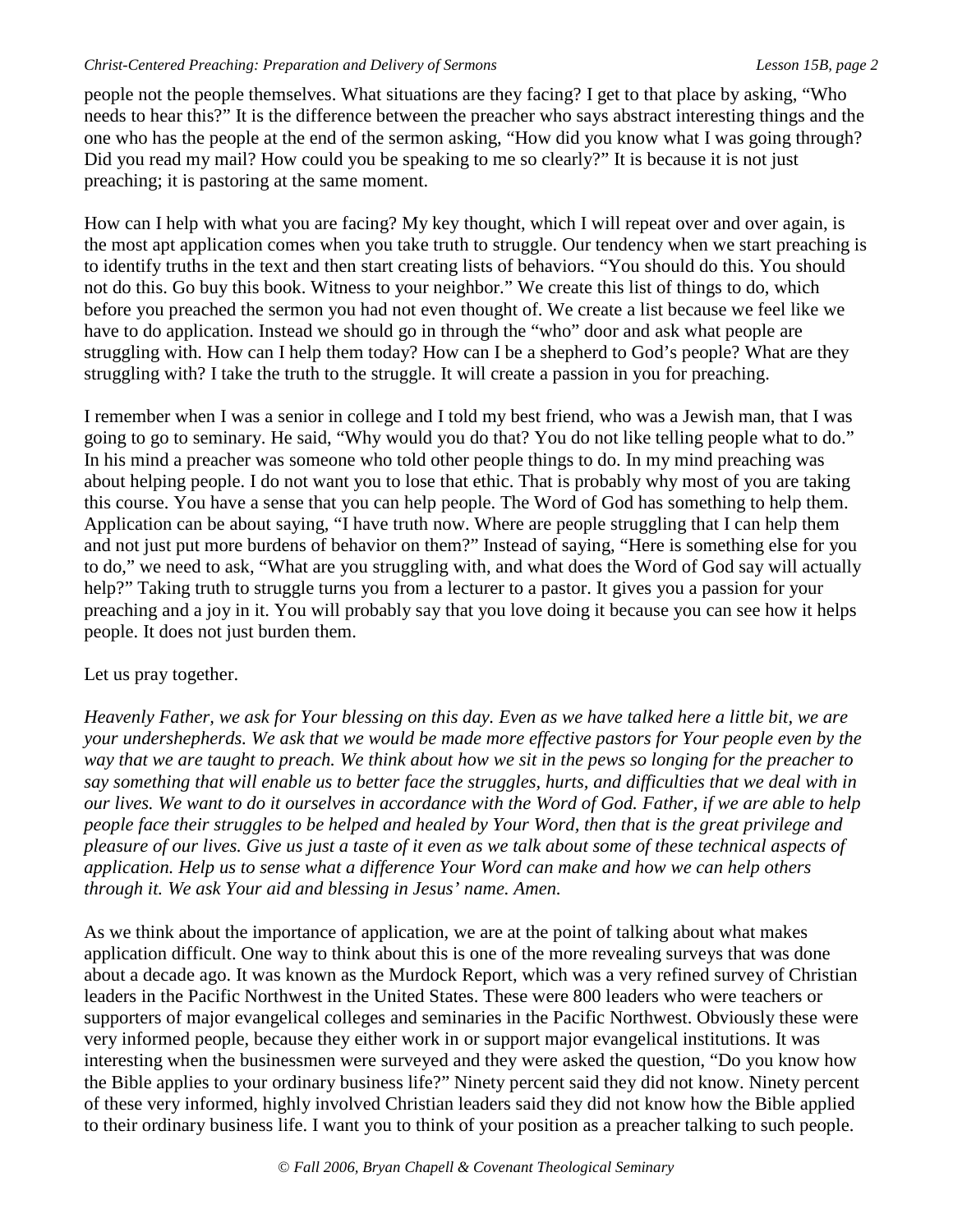You want to say, "I want you this week to go and change you business practice in such a way that no longer are people taken advantage of. In fact, you should be willing to sacrifice profit, the bottom line, for the good of the people who work for you and the good of the people to whom you sell your product. I want you to go and change what you are doing, and I want you to do it all this week." If you say that, you will run into anger! I did not say anything unbiblical: you should put people ahead of profit, and you should operate with integrity. But I will run into anger because the idea is to make money. People will say, "You do not understand what I have to accomplish. In fact, if I do not make money, I cannot employ the rest of the people. You do not understand what I am going through. I am angry at you now, and the credibility of your message is irrelevant. You are uninformed, arrogant, inexperienced, naïve, and do not understand my world." All you thought you did was tell them what the Bible said.

We recognize that concrete applications have huge dangers in them. We talked before about what people remember out of sermons. We said they remember illustrations and then applications, but they typically remember most the applications that they most strongly disagree with. There are other problems that come up when I begin to come into their lives and tell them they have to change on my authority, which supposedly comes out of the Bible, though it does not seem like I know their world. The man may know he needs to be more Christian, but the instruction the pastor gave might have been a bad example that did not take into account the factors the business man must deal with. This brings us back to the Murdock Report, which says that 90% of the businessmen did not know how what the preacher says week-to-week applies to their situation. Sometimes we will get people to see the importance of application by asking them how they would want to be treated before we turn it to tell them how to treat others. That was Jesus' strategy when He said to treat others as you want to be treated. There may be all kinds of false assumptions on the part of the preacher that he may suggest without even recognizing it. That could be a problem as well.

We have begun to recognize that application is full of landmines. We can see why preachers would just as soon not go there. It is very dangerous. Let us talk about what makes application difficult. First, it is difficult because of the thought required to be specific. We have already said that explanation is provided to you by the text. Application comes out of the preacher's experience with the people. The Westminster Divines say, "One applies out of his residence and conversation with the people." Living among them and conversing with them is the source of application. That does not mean it is the source of the instruction. What makes it real to people is that you really know them. People really appreciate it if you visit them in their workplaces. Young pastors sometimes do not recognize this. They are amazed that you care enough to come into their world and find out what they do and where they are. You might think you will bother them and you are out of place. And that can be true at times. But you need to pick your moments, and people love to see that their pastor is trying to find out what they deal with. We recognize the difficulty and the thought required to be specific.

The other reason that application is difficult is because of the courage required to be specific. We know that if we get it wrong, rejection is a very real and present danger. So the tendency is just to stay in abstraction. If you just give principles, it is not dangerous. J. Daniel Bowman, in his book on preaching, gives a solution to this, which I hope you will disagree with. He says, "What is it that causes sermons to be ineffective? One result of recent studies was that sermons that contained applications to the daily lives of the congregation were the sermons that were unanimously rejected by the congregation." It said that application to daily lives results in widespread rejection. "The frequency of rejection and the intensity of rejection exactly paralleled the amount of daily application. I would suggest that individuals are becoming more and more reluctant to accept application, religious or otherwise. That kind of prescription implies that one is in a position to tell others what they should do." Therefore Bowman advises not to do application. As though we are in a position to tell other people what to do! But we do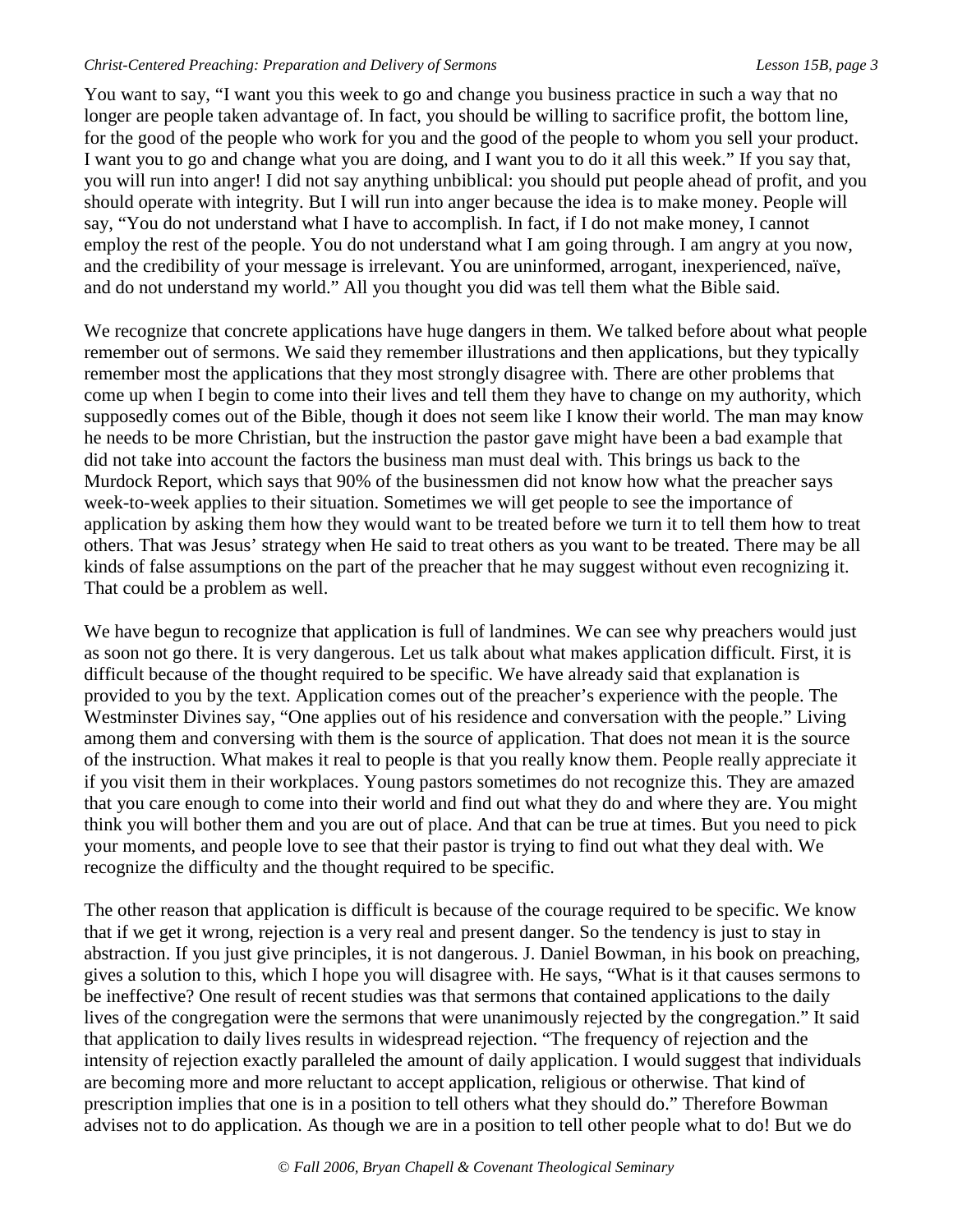speak with the authority of the Word of God. So now we have to ask if we proved that the principles and instructions we gave are in the text.

Begin now to feel the weight of terminological and conceptual consistency. Have I said this is what the Bible says and begun to do application using the terms that I proved were in the text? If they are not there, my authority base is a long way away. One of the reasons that I will do that summarizing and consistency is just to make sure that people are able to overcome "the breaking point." The breaking point is this: in exposition I go through the explanation of the sermon and say, "This is what the Bible says…" Everyone can nod and say, "That is very interesting." Then I can go on and tell an interesting illustration. Everyone nods again. Now I say, "As a consequence of that, you must change. In fact, this was the goal of the sermon, not just to inform you but to transform you. You must change." It is that typical transition in a classical traditional sermon from illustration to application that is the breaking point. It is where people, in silly terms, say, "He has stopped preaching and gone to meddling." In real terms this is the place of rejection. It was easy to say and to hear everything to this point. But now you begin to say, "With the authority of the Word of God, I must call you to repentance, correction, reproof, or encouragement. Ultimately you need to change." This is the place where it gets dangerous, and we know that there is very real possibility of rejection.

Let us talk about how to overcome the breaking point. I have already given you my best advice: take truth to struggle. If that is your overall goal, then it is even your good intent that means so much to people. If you seek to help, it will override some of the errors that you may have in application. If it is truth to struggle, it will avoid both lists and legalisms, and it will truly make you a pastor. As we take truth to struggle, first, we need to offer a conclusive argument. The reason that you must do this is because I have shown conclusively that it is what the Bible says. "I can show you conclusively in the Scripture that it is not okay to cheat people in order to make a profit. If that is what you are doing, I can show you the absolute argument that what you are doing is wrong." You can often do this. The Bible says, "Thou shalt not steal," so if you operate without integrity in order to make money, I will say, "You cannot do that. The Bible says you shall not steal."

Now we have a problem, though. The old rubric is a man convinced against his will is of the same opinion still. Someone may say, "You convinced me that what I am doing is wrong." But I still have a problem. Those of you in pastoral training basically know what is right and wrong to do, but you still sin. The knowledge of what is wrong is not the final word in terms of being able to see transformation in people's lives. While we say it is our pastoral and exegetical obligation to say, "This is what the text says, and it has implication on your practice," it is not the last thing to do. We offer a conclusive argument, but that is not the end.

Another thing that we might do to overcome the breaking point is use illustration to disarm hostility. In the Bible, Jesus and others would speak on a difficult subject but tell a story about it first. Nathan told a story about a man who had a very sweet sheep that he loved. Someone else who was richer and more powerful took it away. David wanted judgment on that person, but Nathan says, "You are the man. This is what you have done in taking another man's wife." It was a way to get people to agree to the principles through a story before applying the story.

I was with a group of pastors last night who have done some surveys in Christian colleges, though they did not talk to only Christian kids. A recent survey asked young Christian people how many of the friends that they have of college age sleep with people who are not their spouses. The answer was 90%. Even if people did not feel that they were involved in promiscuity, their impression of their friends was that 90% were sleeping around. If you are a pastor to young people in a church today, and the first words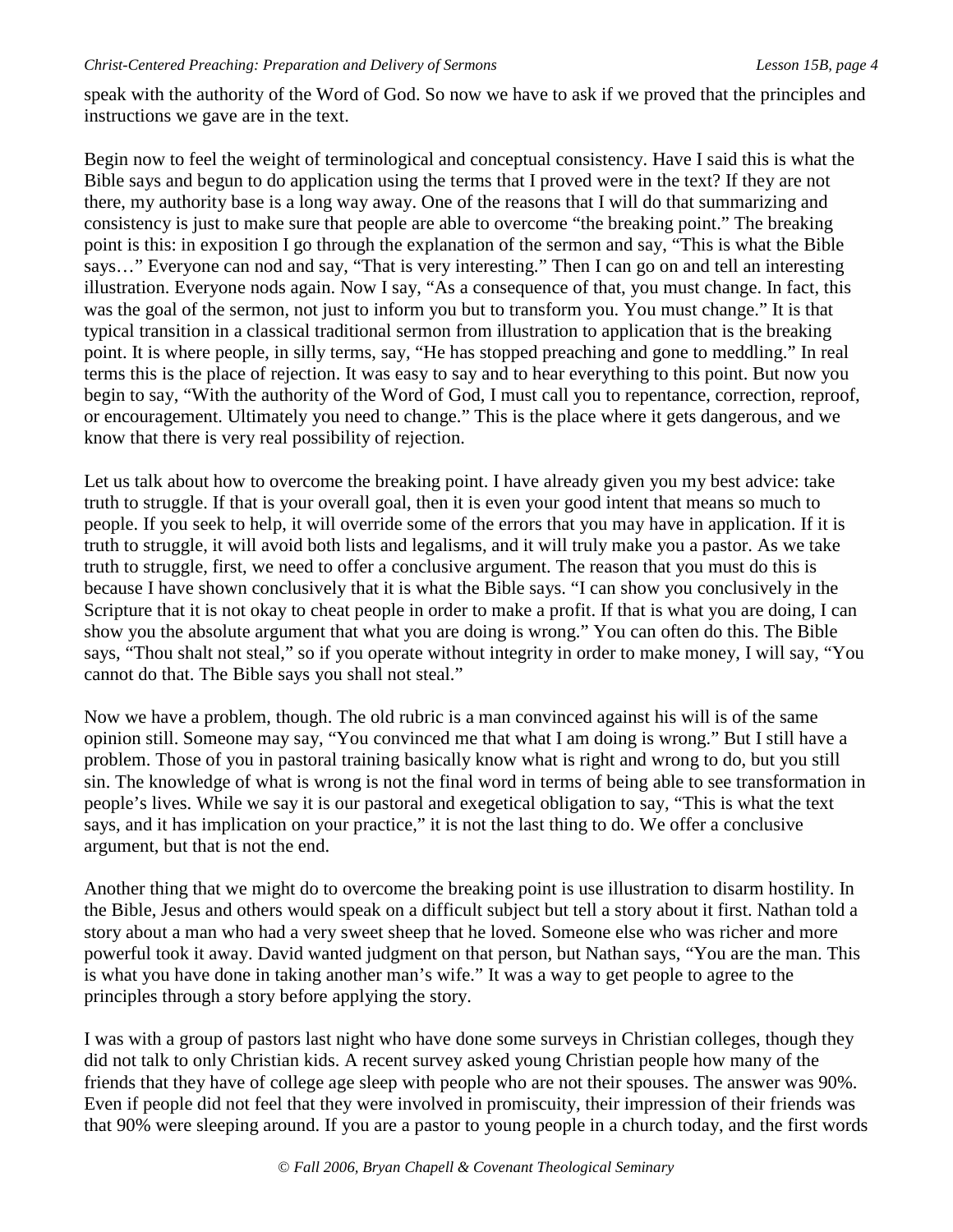out of your mouth are, "You should not sleep around," 90% of the people listening just tuned you out. Instead, you could deal with it by telling what will happen statistically to young people who sleep around in terms of their future marriages. "We know the incidence of divorce among those who live together prior to marriage is roughly triple that of those who do not live together. The saying is 'We will just try it out for a while, and then we will get married.' It sounds reasonable. But is it not strange today that what sounds reasonable does not seem to work out? Those people who experiment with marriage before they get married actually end up getting divorced at three times the rate of those who do not live together before marriage. Did you know that the Bible addresses this and has some instruction for us that might be helpful? If you are struggling with what is right for you, let us see what the Bible says, because it tries to help us with what we recognize about relationships coming undone." Tell me the difference in tonality. One takes a statistical viewpoint and says, "Something is wrong here. We all recognize it," and goes through the account of what is happening in society today. The other preacher first gives the principle and says, "This is wrong; just do not do it." The one who tells a story is actually trying to help. I am not saying that is the only way to go about it, but it is a strategy. It is a strategy that uses a statistic, an illustration, or something else that presents the principle first. That way people agree to the principle before proving it is in the Bible.

Another thing that helps overcome the breaking point is to make sensible proposals. There are typically three categories of things that are not sensible. One category is "pie in the sky" principles, which are almost silly abstractions. "Because God calls you to love your neighbor, I want you to go to your neighbor this week and smile at him for at least five minutes. I want him to see the love of Jesus in you. Just go and smile in front of him." Get real! This pie in the sky notion of smiling more every day and loving you neighbor like you never did before does not work. You could actually say there is biblical principle behind some of that, but there is really a certain naïveté that will not help.

The opposite category is what I call high hurdles. You tell people to do something, though you do not realize what their lives are really like. "If you really want to study the Bible with me in these next few sermons that I go through, I want you to show up on Tuesday nights. We will have a Greek class together, and that way you will really understand the passage." It might be a good idea, but how many are going to show up for the Greek class? '

The third category of things that are not sensible is naïve expectations. The classic example of this is the pastor who stands in the pulpit and says, "Go buy this book. It was really helpful to me, so I think you should go buy this book." Probably only a minor percentage of the people will remember the name of the book by the end of the sermon. Of those who remember the name of the book, even fewer will get into the car during the week, go down to the local Christian bookstore, put their money on the counter, and take the book home and read it. If you really want people to read the book, you better provide free samples or excerpts of it in the foyer as people leave.

You have to deal with where people really are. You might tell the businessman, "Change your business practice," but what does that mean? How could you actually begin to help someone who you think may be using business practices that are unethical or unbiblical? His whole business, his livelihood, his family's livelihood, the livelihood of the people who work for him, his pension, and his kids' college education all depend on his business practice. If you are going to have someone change, you had better say more than just that they should change. In the course of your sermon you might want to say, "People who are really struggling with this, I recognize that I might not have faced all the things that you are facing. Would you come and talk to me? Let us talk it through and think about what you have to think through. I may not have faced all the issues that you have." I even confess my naïveté. "Is there someone here who can help you? Let me put you in contact with some businessmen who face similar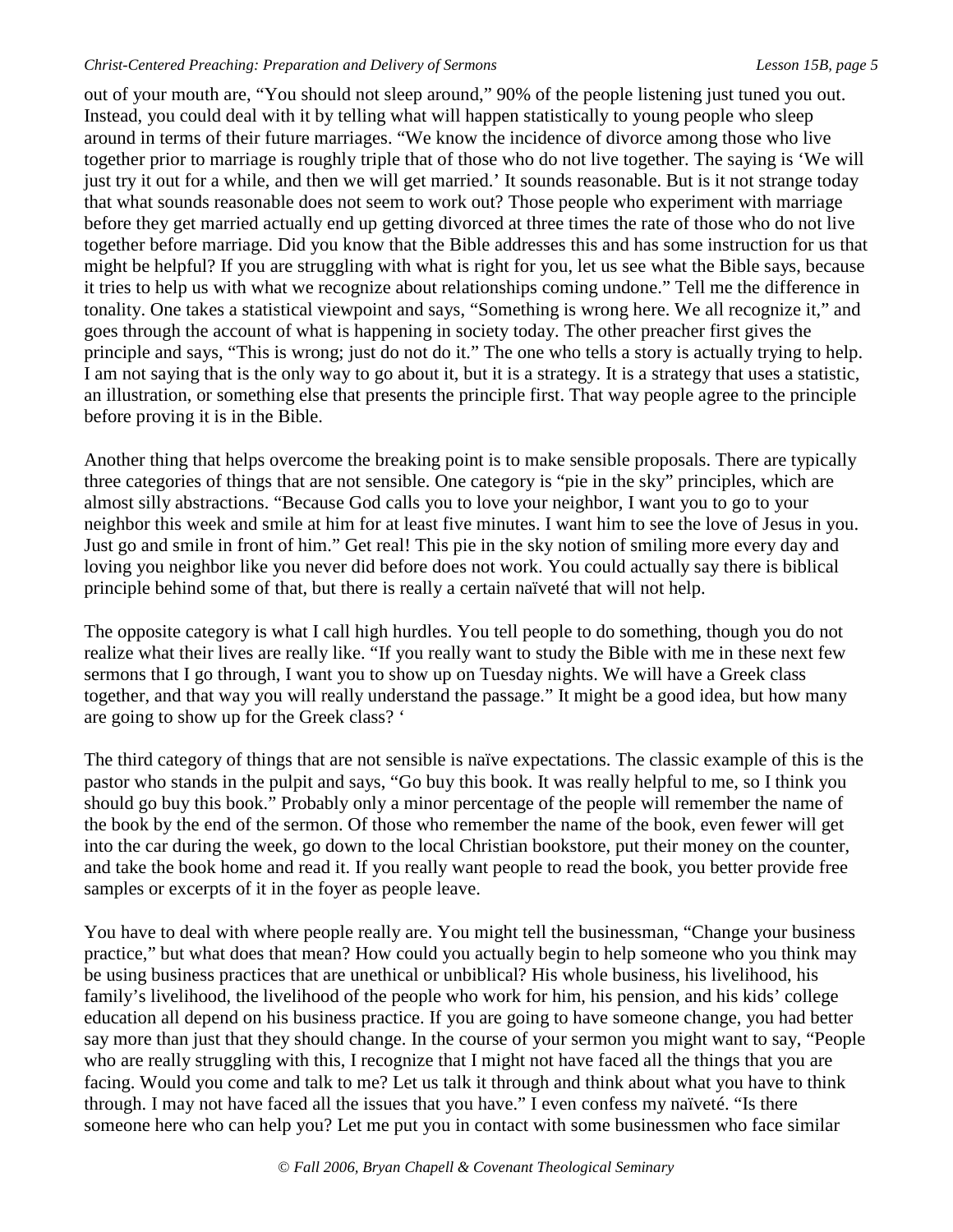things." Rather than failing to help people, we want to give them the help that they need. This takes serious thinking as a pastor. I can try to live in your life and think about where I would need help if I were in your position. I give you principles, but I do application that takes into account what you must deal with.

The next way to overcome the breaking point is to fit the tone to the task. An old preacher-ism says, "Accusations harden the will. Questions prick the conscience." We must not just stand in the pulpit and rant at people for not being as good as they ought to be. We might pick on young people for promiscuity, businesspeople for lack of compassion, and wives for not properly caring for their children. If all we do weekly is rant, you can just watch people's demeanor fade. I preach in a lot of different churches. Sadly, I can even tell when I get up in the pulpit if people are accustomed to being beaten with the Word or helped by it. People accustomed to being beaten with the Word almost immediately glaze over and drop their heads when I start talking. They are accustomed to being hurt by the preaching. People who are accustomed to being helped by the preaching look up expectantly. They think, "I need this." It does not mean that they are unwilling to be pricked in the conscience.

One of the mistakes that young preachers make is to think that people do not want to be challenged. Those in whom the Spirit is alive do want to be challenged. They actually want to know how to change. They know it is hard and it is a struggle, but those in whom the Spirit is working want to love Jesus. They want their lives to glorify Him, and they actually want to be challenged. They want it to be credible and compassionate, they want it to be with the authority of Scripture, and they want solid things that they can actually do that are realistic. But the people of God really want to be challenged. I can say the hardest things to people if they believe that I am concerned about their good. Watch pastors when they really love their congregations. They can say, "I know this will hurt, but you have to change." Watch the smile as they say the hardest things while saying, "I love you still, but this will hurt you and hurt us if change does not occur."

On the other hand, a preacher could rant and just go after people with the authority of the Word of God. That ultimately destroys ministries rather than helps them. Think of some of these possibilities: "Now you know the Word of God says he is already with the Lord, therefore I do not want you to grieve without hope." Is that going to help? The words are true, but the tone does not fit the task. To help people who grieve, the Bible commands us to bring comfort. It is not just comfort with the truth of the Word; it is giving the Word correctly even in our tone. Our tone needs to fit our task. A preacher might gruffly say, "What this congregation needs is more love for one another." But his tone does not match the task, so it is not received well.

The opposite might happen, too. A preacher could timidly say, "Listen, I know what you need to do, and I will speak to you with the authority of the Word of God. You really should change…" But you do not need to back up or apologize up front for what you say. There are times to say, "The gossip in this church is tearing us apart, and if it does not stop, the session is going to act on it or we will die. It has got to stop." With courage, force, and the authority of the Word of God, you can say what has to be said. It may be loving, and it is for love's purposes, but sometimes it has to be forceful.

Let us talk about how we know when we are too rough or too timid. There are some verses that deal with the gentleness of pastoral conversation. Second Timothy 2:24-26 says, "The man of God must not quarrel. He must gently instruct those who oppose him." We as seminarians just love to debate about very minor things at times and get very mad at one another for not holding to our particular position. Second Timothy 4:2 says, "Correct, rebuke, and encourage with great patience and careful instruction." I know what it means to encourage with great patience and careful instruction, but I do not know what it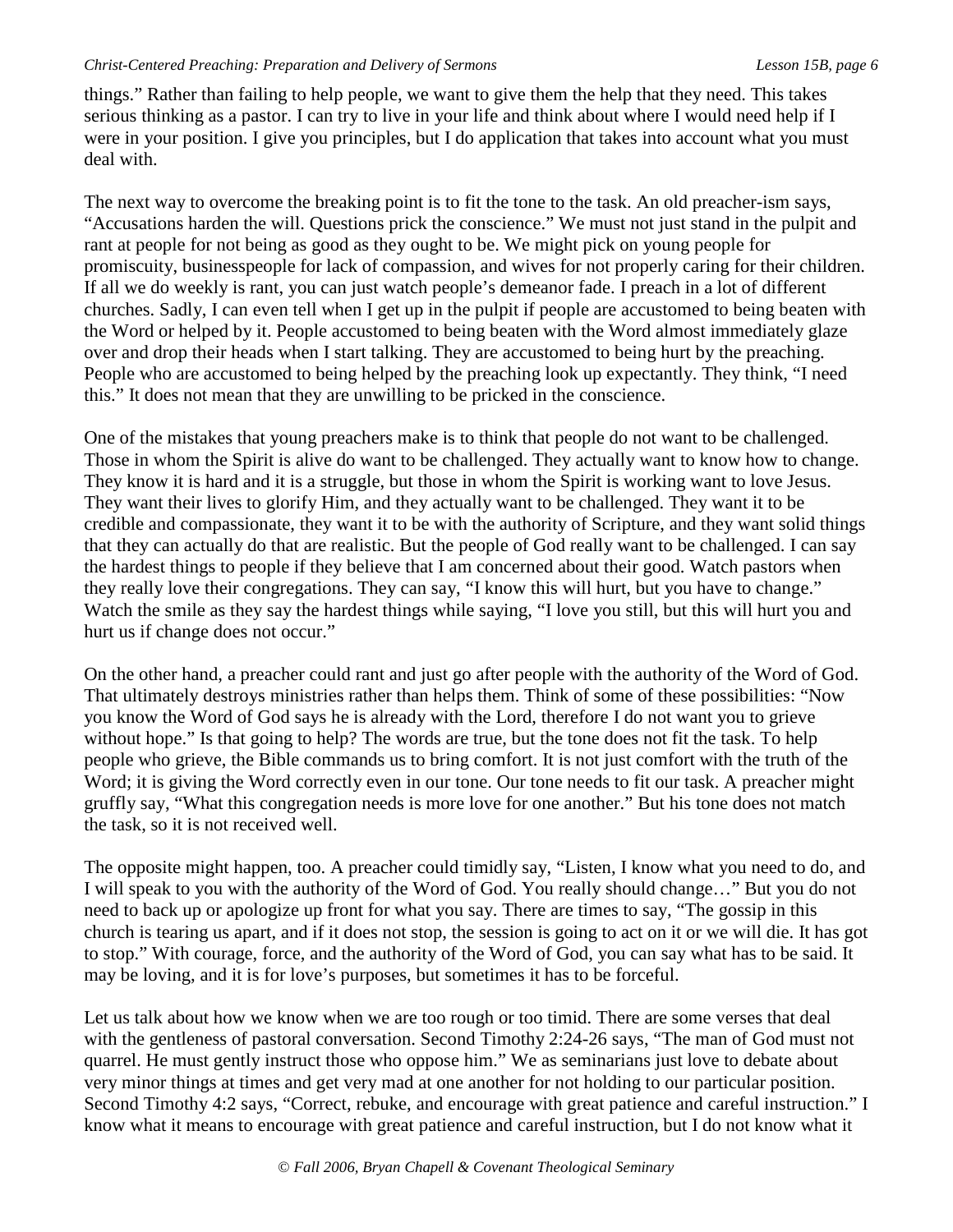means to rebuke in the same manner. I typically think that to rebuke is the old "one-two punch." Some sin can be changed in a conversation, and some sin changes over a generation. That is a very tough thing.

I worked in a pastoral situation in which a large segment of the community and some of the leaders of my church were employed in publishing. That particular publisher produced a large amount of pornography. This had gone on for a generation and a half. I will tell you it was the hardest period of my pastoral life to know how to deal with men who were leaders in my church who stood on the line when pornography is produced. Their lives, their pensions, and their families were at stake. They quickly said that it was not what they worked on most of the time. It just came through on occasion. But I had to think about what the Word of God said and how it applied to this situation. How can I lead God's people if this is what I put my hand to? Am I going to be fired when I talk about this? I actually had my wife call my in-laws and say, "We may have to come live with you," because we thought we might lose our job when we found out what was going on. We had been lied to going into the situation. We had been told it was not happening. We had only been there about six weeks when we found out this was still going on. What would you do? The Bible talks about the good shepherd versus the hireling. When the wolf comes, the hireling runs away. He did not need to deal with it; they were not his sheep. But the good shepherd gives his life for the sheep. How gently, compassionately, and patiently do I have to deal with this if I really care about you?

The last verse is 1 Thessalonians 2:7-12, "We could have been a burden to you but we were gentle among you as a mother nursing her baby." There are also verses about when we should be more forceful. Titus 1:10-13 says, "Talkers and deceivers rebuke sharply." Titus 2:15 says, "Encourage and rebuke with all authority." We have just said on one side is gentleness and patience and on the other side is to rebuke and show the wrath of God against all ungodliness. Both are the right things to do. And you know what to do when based on pastoral prudence. The goal is to preach and live in the community with the authority of the Word of God so as to see the transformation of the Word of God. Calvin, in Book II, chapter 12 of the *Institutes*, talks about what he faced in French Switzerland, which was large-scale drunkenness. He actually advised people not to undergo church discipline. He said, "We must pastorally deal with this, because if we disciplined everyone, the churches would empty." He had a right to discipline, but it was a longer-term problem that caused them to deal with the heart over time. He did not want to drive the people of God away from where there could be help. We are the help; we have to consider what needs to be done so the congregation can continue to receive it. Fitting the tone to the task is an important guideline that has many dimensions of pastoral understanding.

An even harder guideline in overcoming the breaking point is to provide sufficient guidance for adults to make their own decisions. Nothing creates spiritual babies as much as pastors who will make all the decisions for the people. There are not only pastors or churches, but sometimes there are entire movements in which the goal is to tell everyone what to think and do every moment of the day. You create automatons who, apart from that instruction, do not have the ability to stand. We see this most in our lives today when young people go to college. People have been raised in Christian homes, they have been under Christian preaching and teaching, and they go to college where it is no holds barred for them. Often that is because we have taught Christian young people everything they ought to do and put such controls on them that they have never made their own decisions. As a parent of teens, it is extremely hard to know what to do. When do I encourage you to gain the strength to stand and step back so that you will stand on your own feet?

We see this in the Bible, too. In the book of Philemon, the apostle Paul says, "I could command you to take Onesimus back but instead I appeal to you on the basis of love." Receive him. He is a slave, which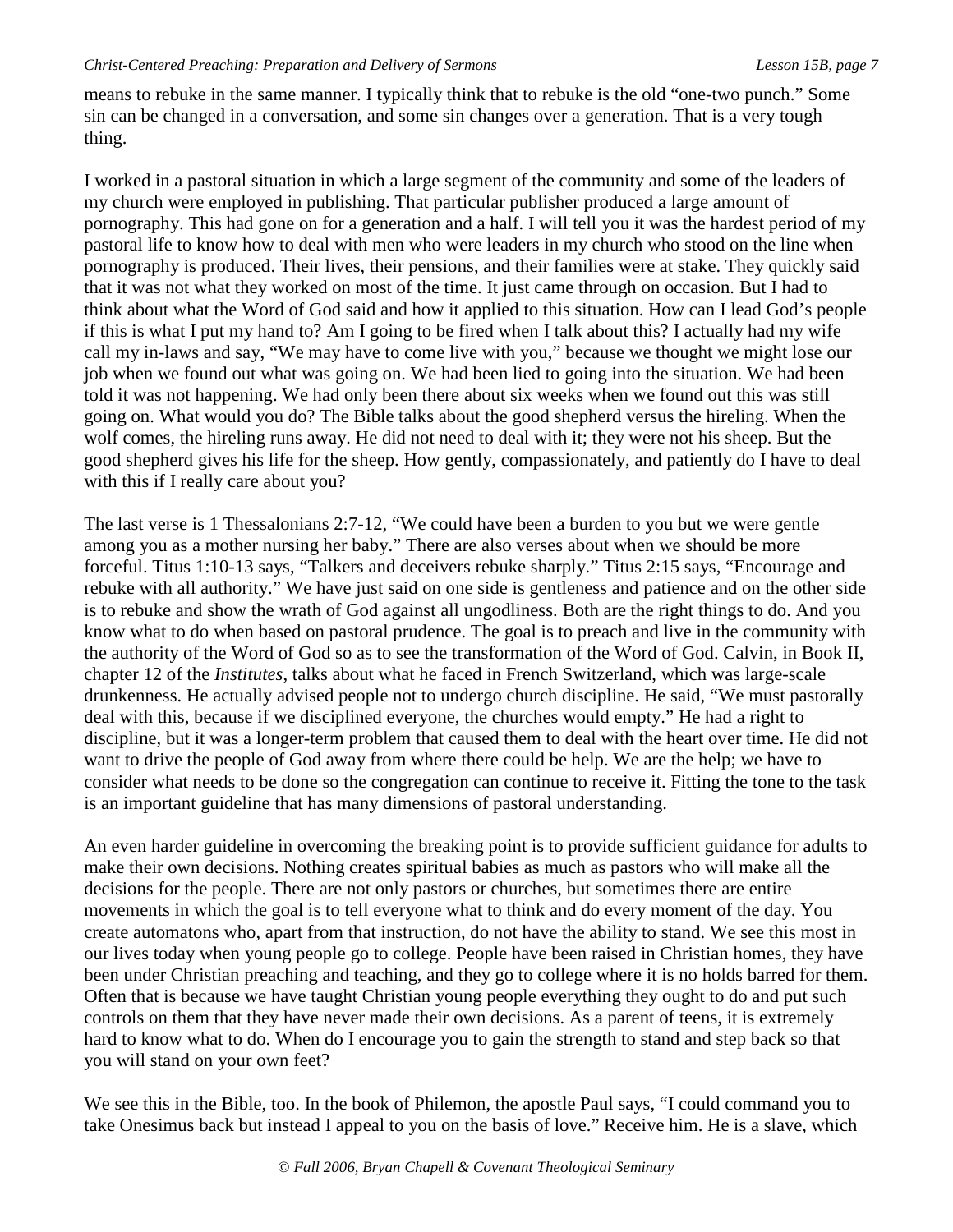was a big deal in that society. Paul could have commanded Philemon, but he had to figure it out on his own. "I entreat you, I urge you, but you deal with it." More telling are the letters between 1 and 2 Corinthians. By 2 Corinthians 2, Paul said, "I would have come to you earlier…" In 1 Corinthians, a man lives with his father's wife. Paul writes and tells them to take care of it and deal with it. By the second letter he says, "I would have come to you earlier, but if I had come to you earlier I would have had to be harsh. So I put it off so you would take care of it." He basically said, "You have to grow up and deal with some of the difficult sins." He gave them the tools to handle the problem and told them what was right and wrong. He gave them the principles to handle the situation and even told them where the principles apply. There was a man living with his father's wife, such evil was not even done among the pagans. Now they knew the principles and the situations to which it applied, but he left it to them to apply it. Sometimes we have to say, "Here is the application." Sometimes you say, "Here are the principles, and here is the situation. You are a businessperson, and I do not know how to apply this. You will have to apply it."

When I pastored one church, we had a lot of educators, both the administration and the teachers of the local school district, in our church. We had the supervisor of the school, the principal of two of the local schools, and many teachers in our church. About every three years there was a teachers' strike. What if the pastor came in and tried to say, "Here is what you should do…"? I did not have the expertise. I did not know how they should vote on paragraph 2, section 3, sub-item A in the union contract. But I could tell them, "Those of you who are on the picket line, there will be some people who will say some pretty ugly things to people who come and go. I cannot tell you whether it is right or wrong for you to go on strike. But I can tell you how you have to address Christian brothers and sisters. You are not allowed to speak with hatred toward those who are your brothers and sisters in Christ. You can differ with them, and there may be things you have to work through, but there are certain principles here that you must still follow. Those of you who are in administration, are you being fair? Are you being just? I can call you to those principles, but you must apply them." Sometimes I have to say, "Here are the principles, but you must apply them. I actually do not know how to apply them, because it is beyond my expertise."

Another way to overcome the breaking point is called "the big other." This is how to do application and help them without making them switch off. The biggest one is to remember the difference between a good idea and a scriptural mandate. The church typically goes to war when the preacher has a good idea and says it is a biblical mandate. It may be a very good idea, but if you say it is now a command, you have become the law of God and transgressed Scripture. Beyond that there is typically great trouble in the church.

Let me give you some examples. "You must regularly feed on the Word of God so that it becomes a part of your life and existence." That is a command. "You must have a 20-minute devotional every day. You must have a quiet time." That is merely a good idea, though you may have people in your life who taught it as a mandate. When you did not obey their mandate, you may have felt you had failed God. Then later in life when you begin to practice the good idea as a mandate, you are actually bribing God with your prayer so He will not get mad at you. Instead of feeding on the Word, you feed God with your good behavior so that He will honor you. When you take good ideas and make them mandates, you do not just create legalism, but you make God and Satan exchange places. That is one of the reasons the church goes to war. It fights on foreign ground when we begin to turn good ideas into scriptural mandates.

Here is another example, "Do not mention past sexual sin in a sermon." That is a good idea, but some have made it a mandate. I cannot point you to a Scripture that says that, though there are Scriptures that point to leaders of God's people who deal with sexual sin. It deals with our culture, and I may have all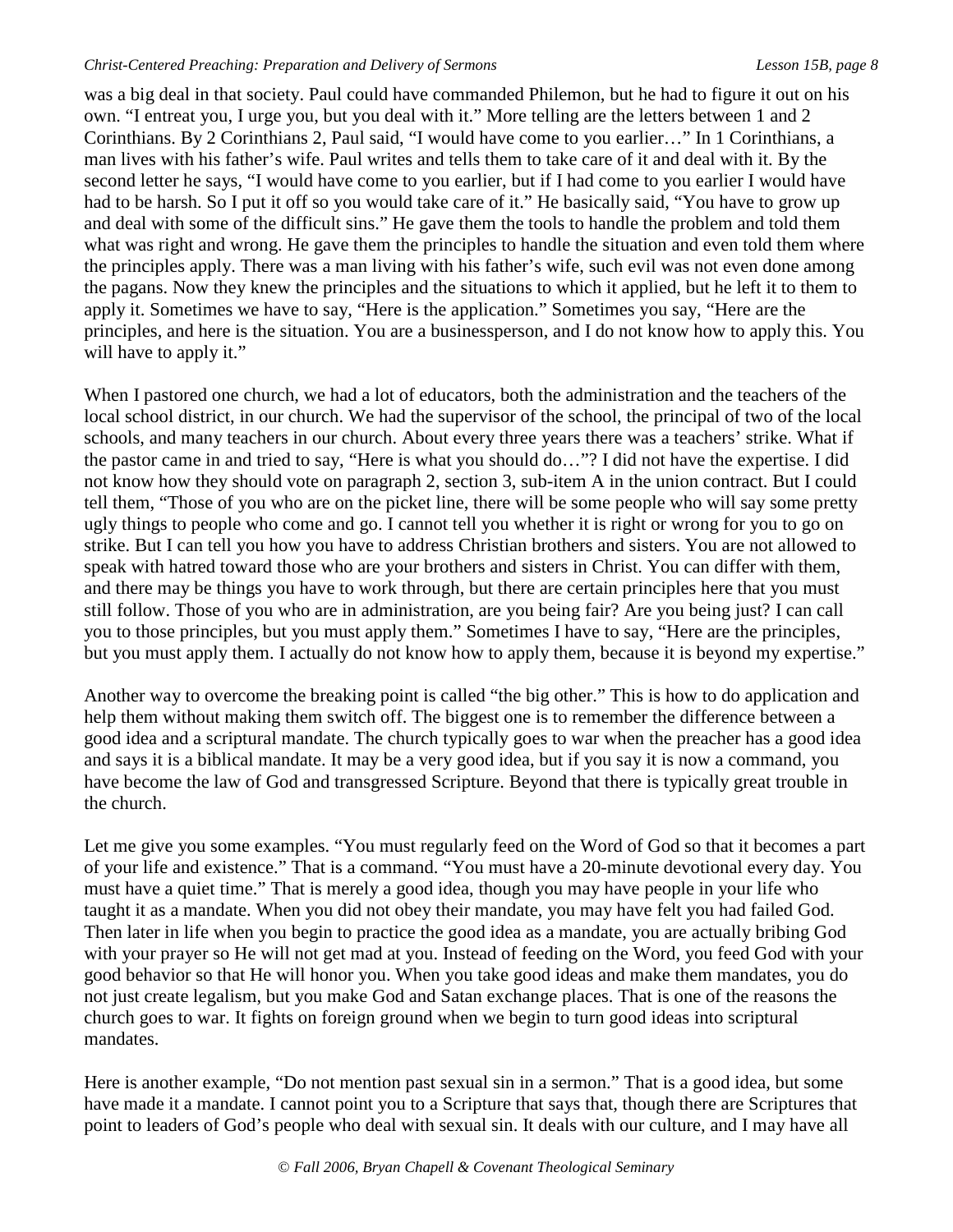kinds of cautions and warnings. But I cannot make it a scriptural command. It is a good idea to weigh, but ultimately you must weigh it. Think about this, "You must consider the effects of your words and examples on the culture to which you speak." That is a mandate; you are required by the Word of God to consider those more highly than yourselves to whom you minister. You are required to consider the culture in which you exist and not just do what pleases or does not please you. This next example is even harder, "You should raise your children in the nurture and admonition of the Lord." That is a command. "You should send your children to Christian schools." That is a good idea, though even here at seminary we are divided on it.

Most of my pastoral experience was through the 1980s. There were different movements that came along during that time. When I first began to minister, the Christian schooling movement came on board strongly in the part of the country that I was in. We had people who meant well but, sadly, would stand up in the church and say, "If you leave your children in the public schools, you are giving them to the devil. You are simply cooperating with Satan if you do not put your children in Christian schools." That was a great way to have congregational meetings! It was not calm waters. After that, people were not prepared for the next movement that came along toward the end of the 1980s, which was not Christian schooling but home schooling. We had the very people who thought they had the holy high ground, which was Christian schooling, who now were told, "You mean you would put your children with other children to socialize? Do you not know that the Christian family is the place that education is to occur? Do you not remember that it is the fathers and the mothers who were given the charge to teach their children in the nurture and admonition of the Lord?" Suddenly those who thought they were on the high ground found that there was higher ground. Then through the mid 1990s, another movement came along for schooling. After the home school movement, the classical school movement came. "You mean you are willing to use a curriculum that was produced by Bob Jones University or other people who are unreformed and follow the enlightenment categories and do not really recognize that the Trivium is the basis of all education? It even has its roots in Scripture. Do you not recognize that we have to socialize our children together according to a classical model that God Himself has endorsed? Even Paul knew the Trivium, and you will not follow it?" The movement goes on. It is a command that you must raise your children in the nurture and admonition of the Lord, but there may be various ways to apply that.

When we begin to exegete the culture as parents and pastors, we may say there are enough huge problems in the public school systems that we have to find alternatives. But to make an alternative a command, we go too far. Instead we can woo someone to the goodness and wisdom of what we advocate. We can tell someone why in our culture it would be good for them and their kids to follow an alternative. It is very different than saying, "With the authority of the Word of God, I can tell you that you must…" When you move it to command status, the church will go to war and divide. It is right for it to divide, because we have created a new law and made man the lawgiver.

The last example is "You must never go to an R-rated movie." This is only a good idea. "You may not partake of anything that causes lust in your heart." That is a command, though many in our culture do not recognize it. As a preacher it is very hard to preach it. In Calvin's time the problem was a culture that was caught up in alcohol addiction. We now have a culture that is caught up in sexual addiction at various levels. Even we find it hard to remove ourselves from the addictions or to confront other people with it. We have to be very careful. We can struggle with the addiction so much ourselves that we begin to speak in terms where we move good idea to command. At that point we destroy our credibility and become new lawgivers. On the other hand, we can be so concerned about legalism that we then do not say what the Word of God says for fear of offending people and having to change ourselves. That becomes the great misery and joy of preaching.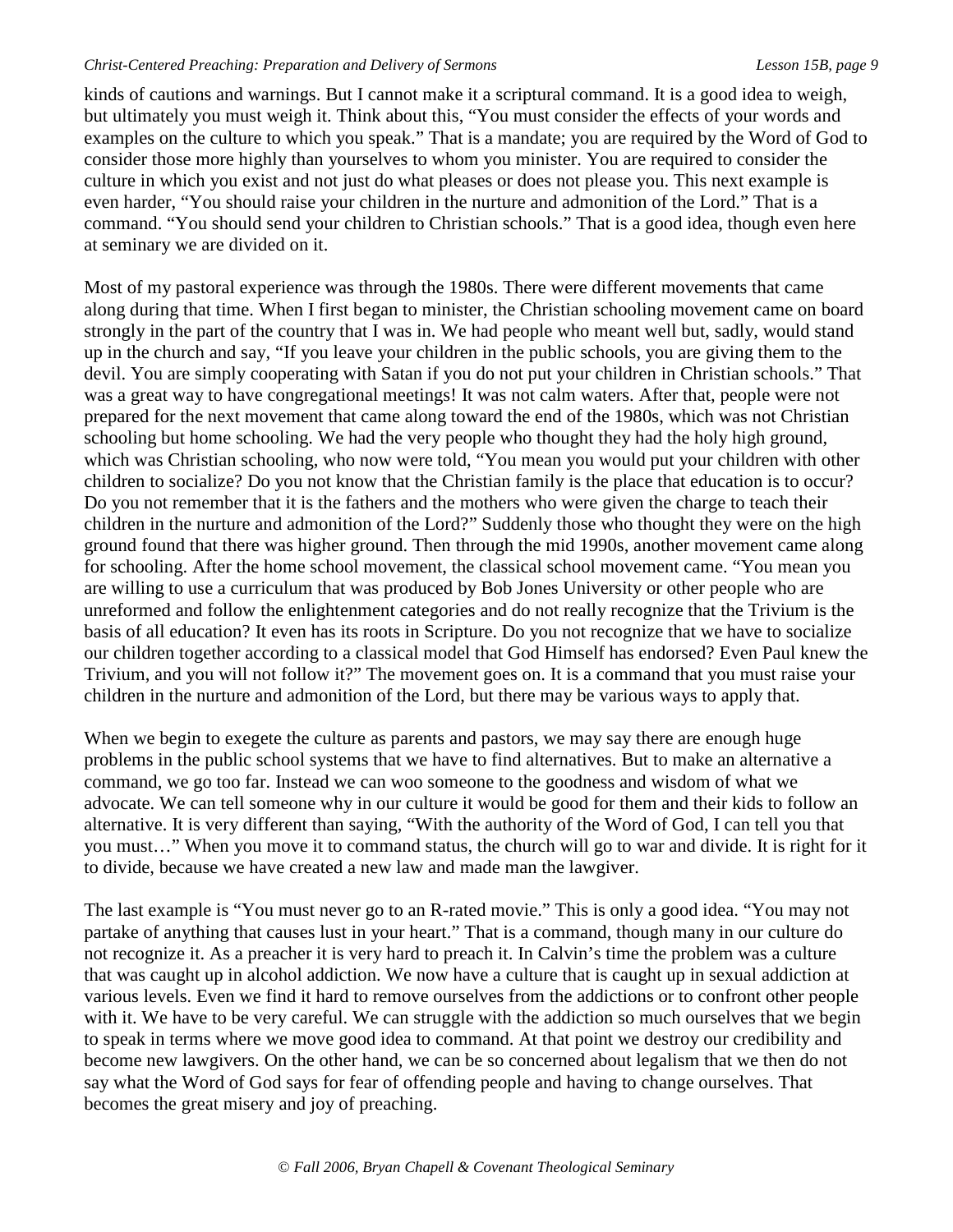Application is about saying to myself as well as to others how the Word of God applies. Ultimately what keeps us from being willing to apply the Word to others is the fear of applying it to ourselves. What does the Word of God require of me? I have looked at it, studied it, and read it. The thing that can keep me safe from having to change is to keep it up in the principle world. Instead we need to say how the principle applies in my life. Once I begin to have the courage to apply it to my life, I begin to understand more and more how I have to speak to others for their good as well as the means by which I can do that. As a result, we pray a lot for spiritual guidance and pastoral prudence. I know of no preacher who says it like the Westminster Divines talked about application. They said, "The preacher must not rest in general doctrine but, how much it may pain him, must move to application." It is interesting that they recognize that application can be such a pain. It is not enough for the preacher to rest in general doctrine. He must move to the pain of application, because his goal is transformation. How can I help you? How can we deal with this hurt in your life with what the Word of God says?

Whenever you use cultural statistics, it is important to say where they came from. If you say something like I said about divorce in a church setting, everyone would nod and agree. But when you are in a secular setting, you really need a foundation for those statistics. If I used those kinds of statistics in a secular setting, I would probably cite the source particularly. It goes back to what we mentioned earlier. When we use illustrations, we typically do not cite source citation in a sermon unless we need it for the authority of it. It is not a research paper. I would think in a secular situation you would definitely need the authority of the source of your statistics.

We have recognized that the ways we overcome the breaking point are important for doing application. Let me make some final major cautions for applications. The main caution is that applications without authority are very dangerous and damaging to the sermon and the pastor. When we say they have to have authority, we need to be able to show where it is in the text. This is where that application is in the text. The principle is here. We are doing classical expository sermons in this course, and your main points and subpoints need to be from the text. Now you begin seeing that the technical aspect is not the real issue. You need to have the authority for the application you make. That becomes the essential issue. You need to have authority for what you say, and you need to show that you can say it with authority.

There are tools to make sure the listeners see that there is authority for what you say. That is expositional rain, which uses the concepts and terms that you develop in the explanation. You said what the text says and means. You use concepts and terms in the explanation. They need to reappear in the application. That is the way that you maintain authority and show that it is not just you but the text that says it. It will quickly raise flags in your own mind when you begin to transgress the line from a biblical mandate and a good suggestion. If you cannot point out where it says something, it might be just a good idea.

It is not wrong to give suggestions for a mandate in a sermon. It can be a very good idea. "One way that you can regularly feed on the Word of God is the daily discipline of a devotional. Christians have done that throughout the centuries. They recognize the power of a disciplined devotional period in their daily lives." I can very much encourage you to feed on the Word of God (the command) by a good suggestion. I just need to make sure that you know the difference between the suggestion and the command. "Here is a suggestion on how you might carry this out." When I say the suggestion is the command, then it becomes a problem. Preachers actually help at times by saying, "Knowing what you struggle with and deal with, let me give you some suggestions."

The suggestion may not come with the same authority as the command. It may come out of the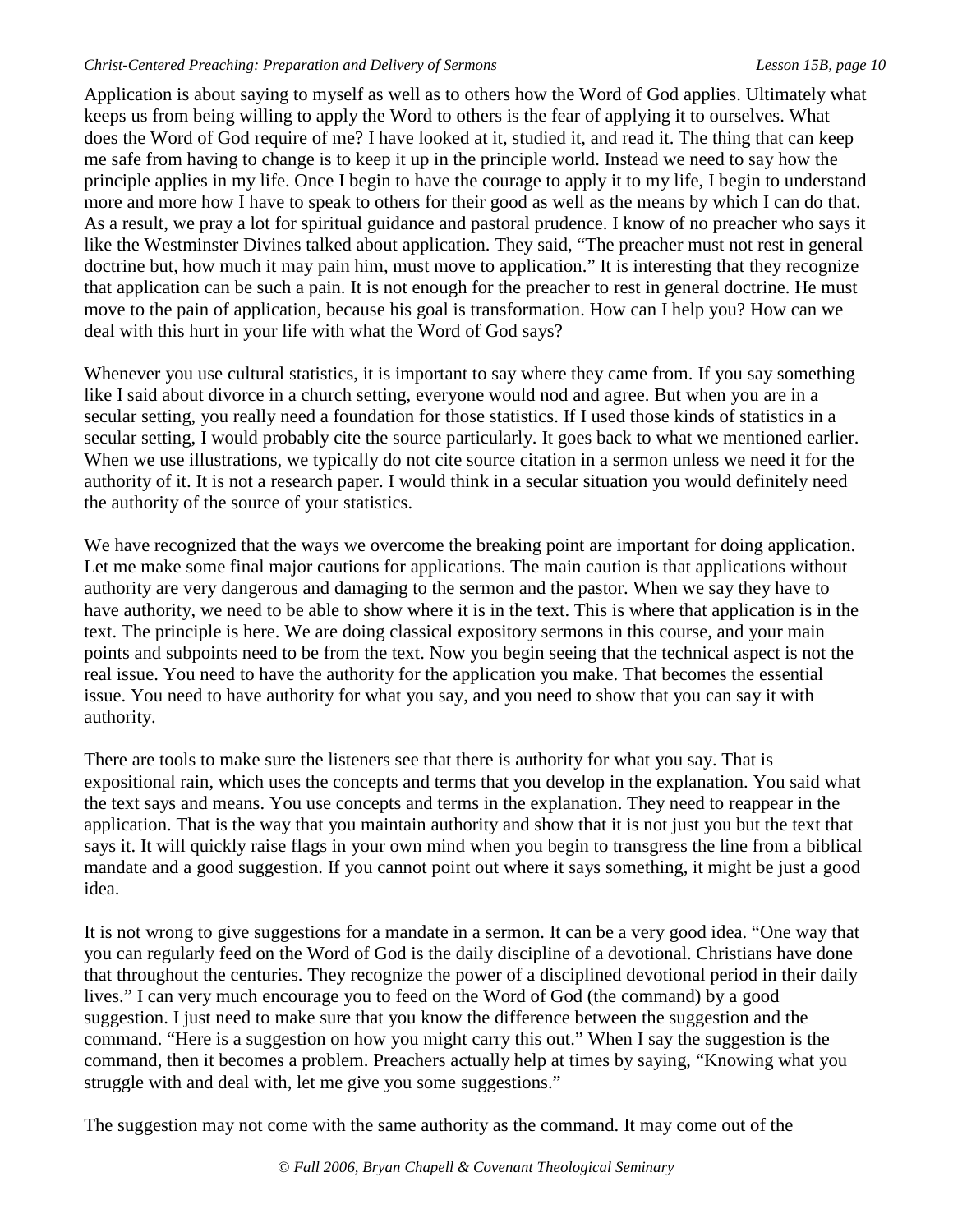preacher's experience. Some of us know that you can feed on the Word of God by having regular devotionals. We may even point out people in the Bible who seem to have regular time with God, like Daniel. "Here is regular time with God being practiced by an Old Testament man of God. Here we see Jesus frequently retreating to a quiet place to commune with God." We see people following a suggestion even though it is not a command for daily use.

Another caution that we have mentioned already is not to make applications beyond the minister's expertise. Should you vote for the union contract or not? The preacher may not have the expertise to answer that, so it might be necessary instead to talk about principles. The final caution is not to make applications unrelated to the fallen condition focus (FCF). An application may be true, good, and even a good idea, but is it what the sermon is about? Does this still deal with the burden of the message? There needs to be a tie back when you look at your application and see if it deals with what you said is the burden of the message. You might be on another topic. "As I was preparing this message, I thought of something wonderful that you should do." Does it deal with the FCF? Sermons will come together, and you will go deeper and deeper into people's lives if you have a focus that you come back to. The application needs to be related to the FCF.

Let me go over some proper attitudes for application. Application needs to be right between the eyes with love. In preaching I often say, "You said that we should honor one another in our marriages. What did you mean by that?" You meant that we should not talk about each other behind our back to people who are neighbors, but you did not say it. Instead you said something general that was safe, did not get you in trouble, and did not offend anyone. Say what you thought, even if it offends someone. It is your job to offend them with the Word of God if you do it out of love. The very reason you stood up and addressed people from the Word was because you wanted to bring the transformation of the Word of God into their lives. If you back away from it now, you will not do what needs to be done. Say exactly what you should say, and do it out of a heart of love now that you have examined the Word in light of the people who are here.

That requires a second attitude, which is strong, steady, and forgiving. It is almost a cliché that older preachers move to abstraction and younger preachers move to anger. The older preacher who has preached and not seen people change or seen fruit may feel like every time he does application, it gets him in trouble. He can typically move to abstraction and safety. The counter of that is young men in the pulpit who are almost the stereotypical angry young man. "You did not do it. I told you to do it, but you did not do it. So you need to do it!" We get angrier and angrier over time because people do not do what we tell them to do. You will not be able to preach long term if you cannot get up in the pulpit, speak strong to the people the Word of God, watch them not obey, forgive them, and speak again. If you really cannot forgive them when they fail to honor you, you will burn out. Those who study pastoral burnout tell us that it is not primarily a feature of fatigue or too much work. It is a lot of work, but you will find out that the pastorate can be a place for lazy people to hide. You can just go to your study and find all kinds of reasons not to do things. But if you are a conscientious preacher, the work is never done. You are the 24/7 guy. You are always on call, work never done, people to see, sermons to write, and counseling to be done. It is more than any person could do. Fatigue typically is not the cause of burnout. It is fatigue combined with anger. "They are so unfair to me. They do not honor me. They do not do what I say." Anger ultimately becomes the corrosion in your own heart that drives you from the pulpit. Strong, steady, and forgiving all must be there for there to be pastoral consistency.

The last thing under proper attitudes is to motivate with love for Christ. This means that we typically try to motivate people *from* acceptance, not *for* acceptance. Some of you have had this and have been in those churches where there is actually a form of pastoral abuse. It says, "I will love you, and you will